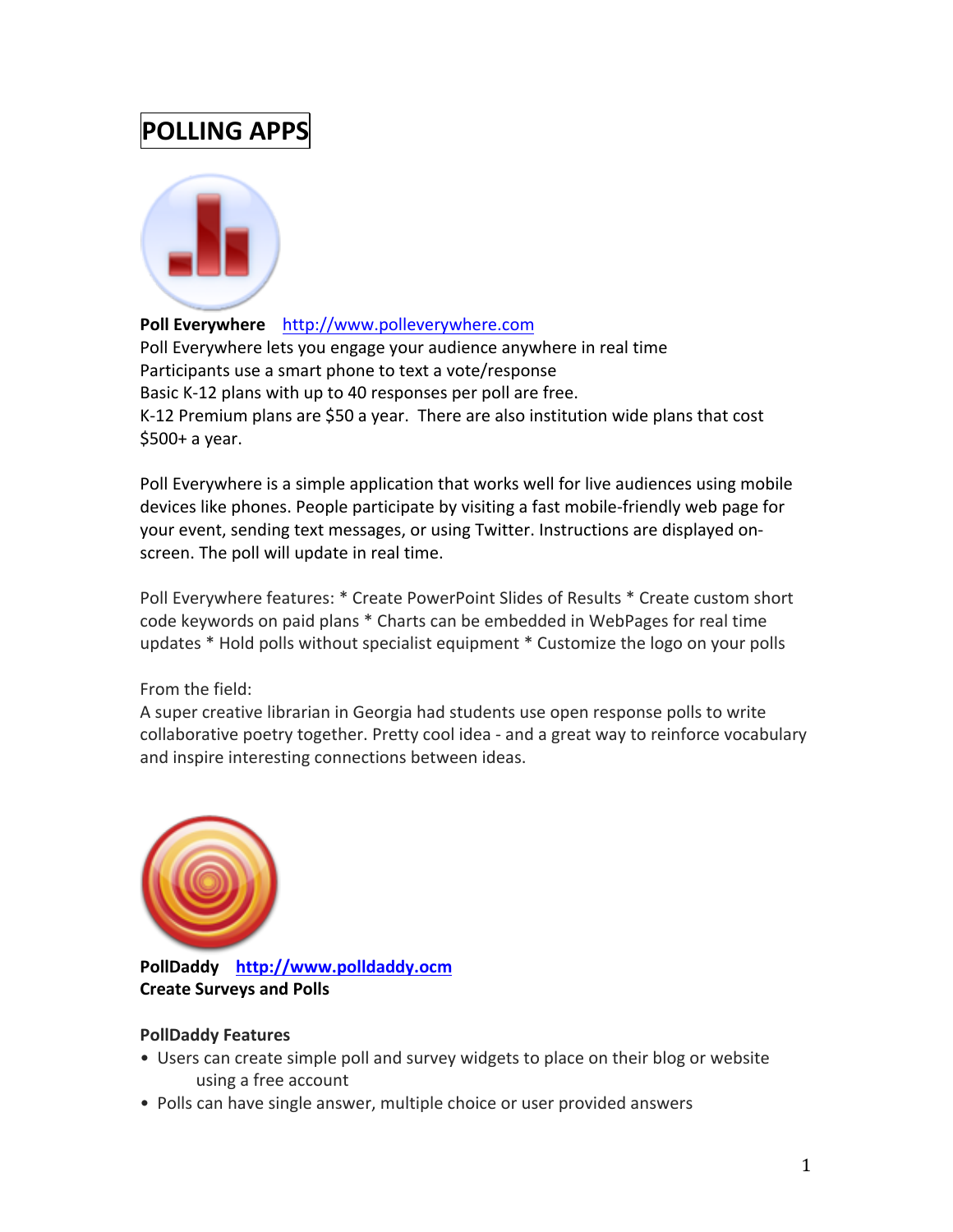• Surveys are fill-in-the-blank style

• A paid membership provides for more complex surveys and analysis of collected data The poll and survey editors are very easy to use



**Thumb.it** http://www.thumb.it.com **Real'Time'Opinion'Platform'**

Thumb provides its users with a simple way to give and get opinions. Users can join the community and vote in polls online

**What can you use the app for?** Thumb is an opinion platform that lets anyone get involved with sharing and receiving opinions.

#### **Thumb.it Features**

- View user created polls and share opinions
- Choose a thumbs up, thumbs down or neutral response
- Add images to go with online questions
- Comments let users provide more opinion detail
- Anyone can ask a question and receive answers quickly



## **MicroPoll** http://www.micropoll.com

MicroPoll calls itself the "easiest way to create website polls."

## **MicroPoll Features**

- Create a poll based on any topic you like
- Choose from drop down box, radio button, or check box response formats ("answer type options")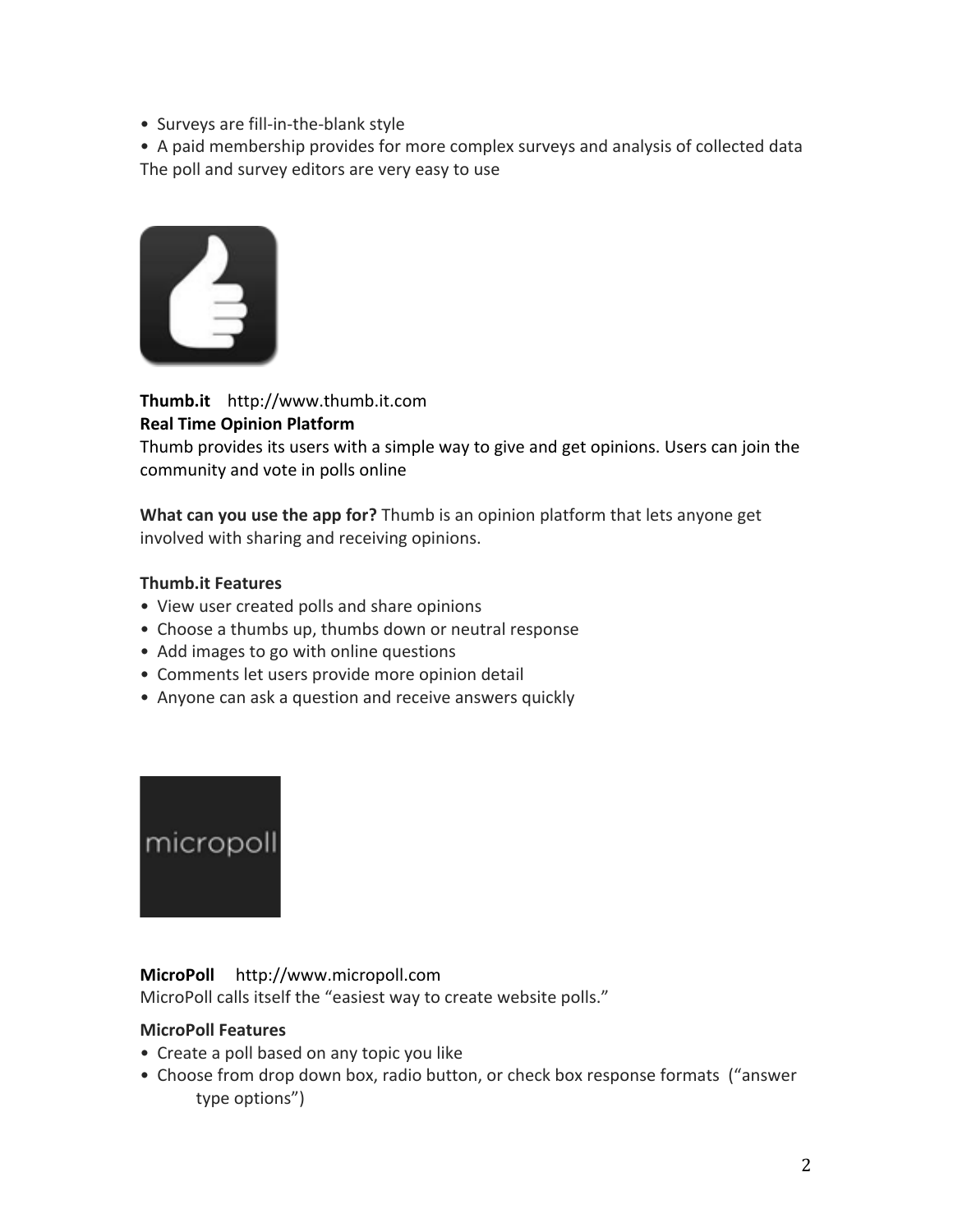- Add color and customize font size of your poll ("customizable look and feel"– text, border, background, etc.)
- Get finished poll in HTML, HTML and JavaScript, or inline frame formats ("web publishing/ distribution options")
- Accessed advanced features like past poll viewing, suggested polls, and poll distribution (Advanced features, Poll API)



## AddPoll http://www.addpoll.com

AddPoll gives users a number of tools that allow them to create fully functional polls, surveys, and HTML forms. From the addpoll website: "Create online surveys, polls and forms using best online software in the web. Real time detailed reports, stunning designs, and many more great features."

## **AddPoll Features**

- Create email groups to manage each poll or form
- Custom domains can be added to streamline the visitor's experience
- Users can make and saves style templates
- Captcha code and IP banning allows users to control responses Includes free plan OR extras plan



#### **Flisti** http://www.flisti.com

With Flisti you can create free online polls without signing-up. "Create online polls free and easy"

## **Flisti Features**

- Create and manage online polls
- Participate in online polls created by other users
- Share online polls through Yahoo, Facebook, Twitter, etc.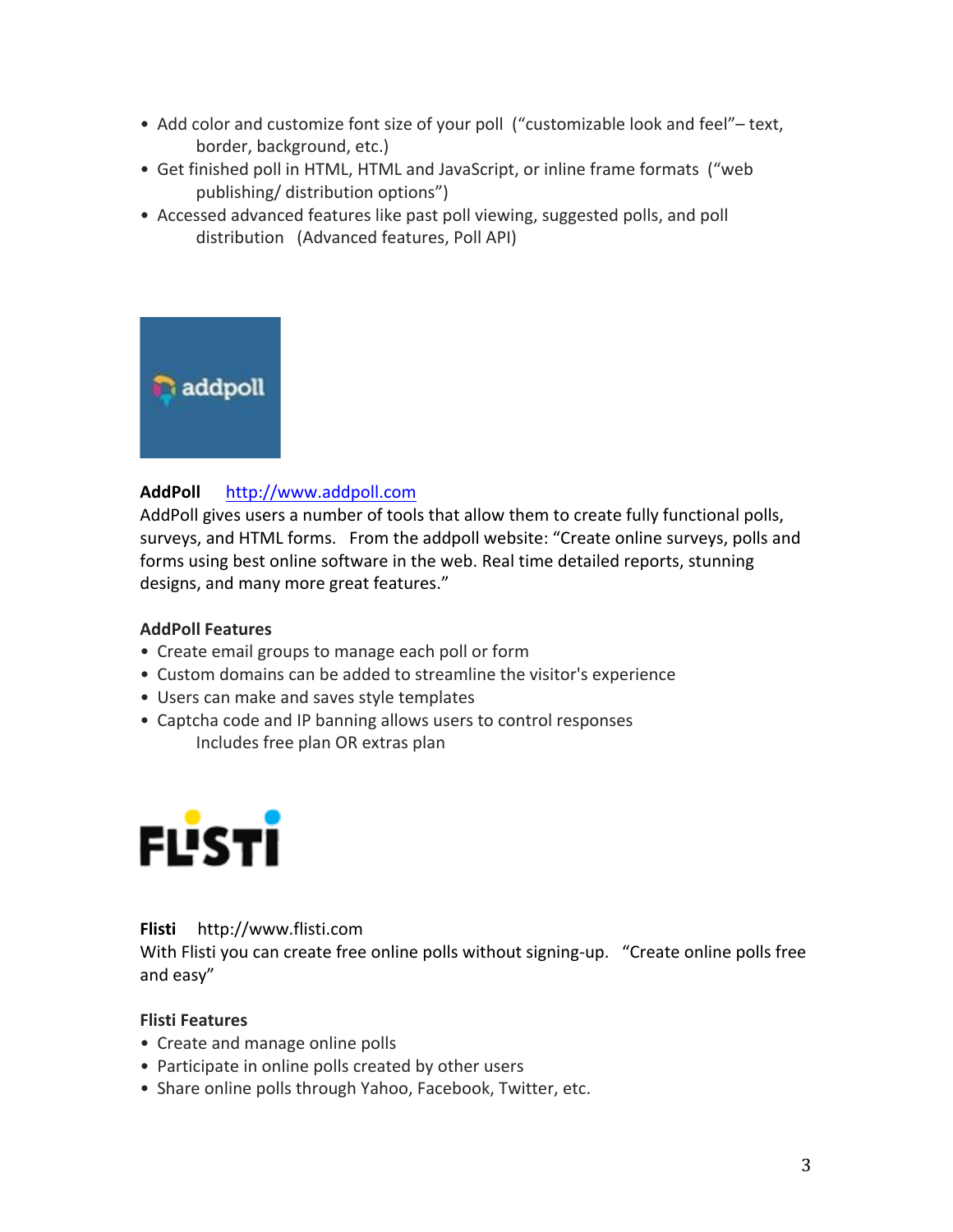- Access site features without creating an account
- Easy links that allow users to put a poll on their blog or website



## Kwiqpoll http://www.kwiqpoll.com

From the website: "Create poll, share link, done." "Kwiqpoll is a ridiculously simple polling app. Create a poll and share the link on any social media site or email. It is optimized for mobile and desktop so it looks great on any screen. There is zero registration." "Each poll is open to voting for either 3 or 7 days. After that, only the results will be available for another 7 days."

#### **Kwiqpoll Features**

- Add a custom question with five responses
- Share polls on any website, blog or forum
- Choose between three and seven day voting periods
- Review poll responses through the stat page

Simple math problems verify that each submission is from a person



#### **Mentimeter** http://www.mentimeter.com

Mentimeter gives users an easy way to create an interactive presentation using mobile polls. Mentimeter is an audience voting system that lets users ask a large audience questions and get responses immediately. Users can begin by adding a question with specific response options. Users can also select a theme to go with their question. The user can tell their audience to visit http://vot.rs on their mobile phone and enter the ID provided by the user. The audience will be able to access the question and provide their input instantly. Mentimeter shows the poll results in real time so the user can incorporate it into an interactive presentation. The service doesn't require any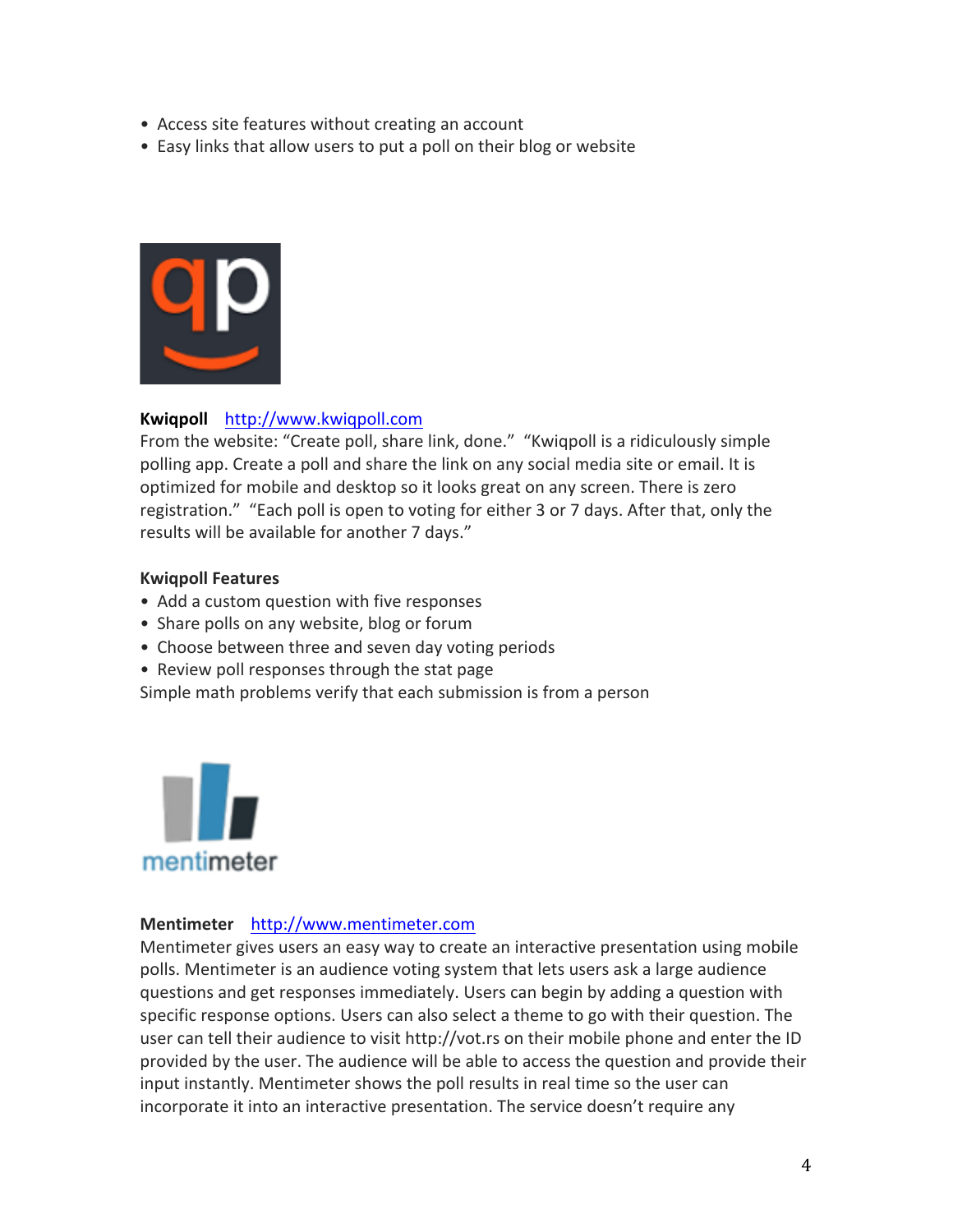application installation on the mobile device and the user can control all response options. Mentimeter supports most popular mobile platforms, including iPhones, Android, Blackberry and Windows Mobile.

#### **Mentimeter Features**

- Customize all questions and response options presented to audiences
- Ask audience members to participate using their mobile phones
- Review responses in real time during a presentation
- No app installation is required to create polls and vote
- Supports most popular mobile platforms

Options: Involves free use, single user use, teams and business use



## Tezaa http://www.tezaa.com

Tezaa is a website for creating and taking polls or quizzes. From the web site: "Tezaa is an online community that is driven by polls. Any member can create, modify, and participate in a poll. It aggregates public perception and opinions allowing everyone to benefit from information sharing."

## **Tezaa Features**

- Polls or surveys can be browsed or located
- Users can vote for polls or place comments on them
- New polls may also be created for others to provide data
- Widget code is available for adding a user's poll to their site
- Poll progress and the poll's results can be tracked
- The site has a very clean look and feel and is very responsive



## Pollbob https://www.pollbob.com

From the website: "PollBob let's you create  $+$  take  $+$  discover  $+$  share opinion polls in real time and on-the-go."